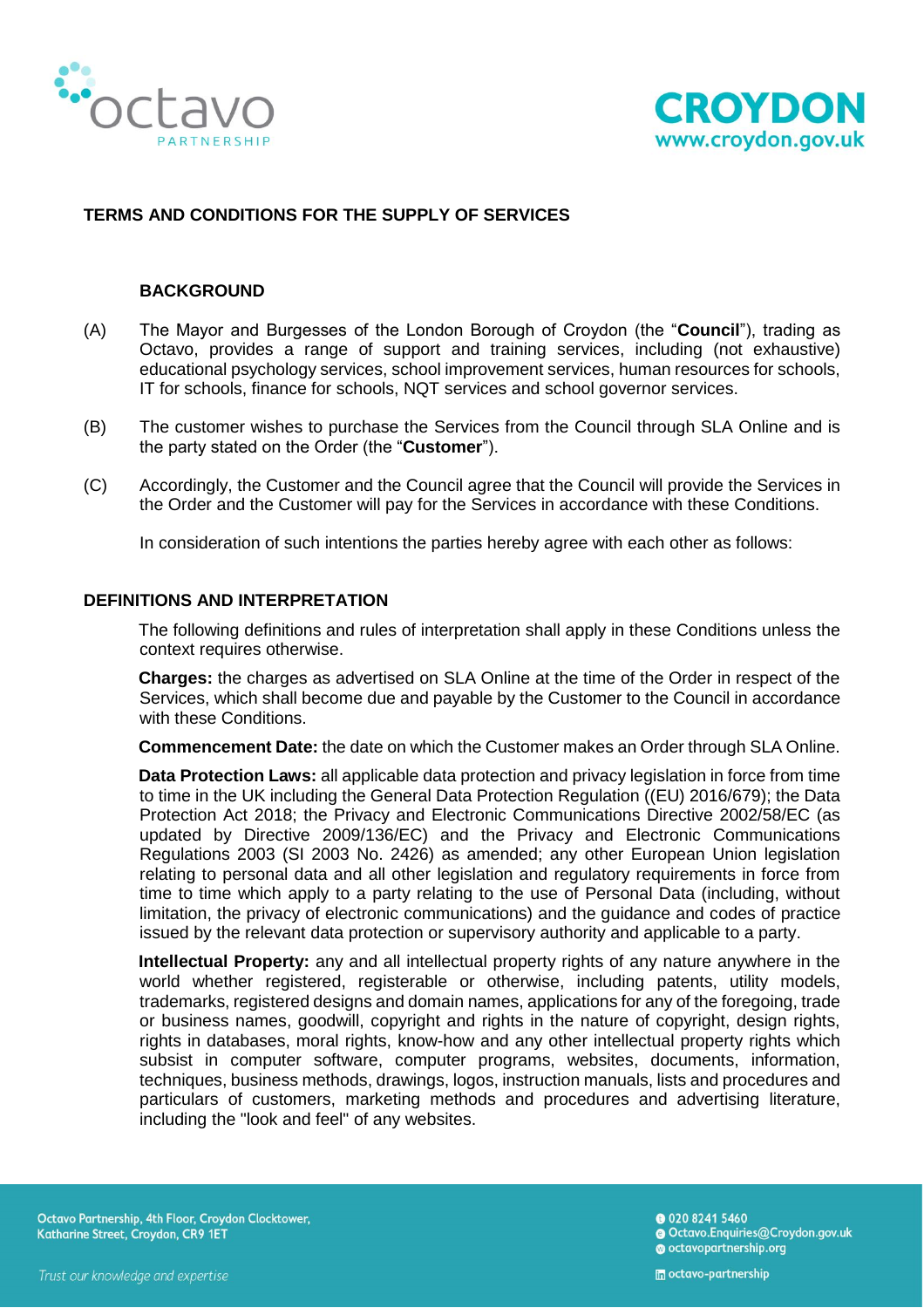

**Order:** the Customer's instructions to the Council, which the Customer may issue from time to time through SLA Online or other agreed method, requesting the Council to supply the Services by making a purchase.

**Services:** the services to be delivered by or on behalf of the Council under the Order and in accordance with these Conditions, as more particularly described in the brochure advertised on SLA Online, as may be varied from time to time in accordance with Clauses [0](#page-3-0) and [0.](#page-7-0)

**SLA Online: the online system used by the Customer to make Orders and** payments through the Portal Login located at www.octavopartnership.org

**Term:** the period from the Commencement Date until the date upon which the Services for the relevant Order have been provided by the Council, or the Order is terminated in accordance with these Conditions.

**Termination Payment Default:** The Customer's failure to pay any undisputed Charges due to the Council within 60 days of the relevant invoice becoming due and payable.

**Unforeseen Event:** any cause affecting the performance by a party of its obligations under these Conditions arising from acts, events, omissions or non-events beyond its reasonable control, including acts of God, riots, war, acts of terrorism, fire, flood, storm or earthquake and any disaster, but excluding any industrial dispute relating to the Council, the Council's personnel or any other failure in the Council's supply chain.

**VAT:** value added tax or any other similar "sales" tax.

**Working Day:** Monday to Friday, excluding any public holidays in England and Wales.

Clause headings shall not affect the interpretation of these Conditions.

A reference to a statute or statutory provision is a reference to it as it is in force for the time being, taking account of any amendment, extension, or re-enactment and includes any subordinate legislation for the time being in force made under it.

### **COMMENCEMENT, DURATION AND TERM**

2.1 These Conditions shall take effect on the Commencement Date and shall (subject to the provisions for earlier termination set out in these Conditions) continue for the Term.

### **SERVICES**

The Council endeavours to provide the Services to the Customer with effect from the Commencement Date and for the duration of the Term in accordance with the Order and these Conditions.

The Council shall provide the Services, or procure that they are provided:

with reasonable skill and care and in accordance with good industry practice from time to time; and

in accordance with all the laws or regulations, regulatory policies, guidelines or industry codes which apply to the provision of the Services.

The Council shall use reasonable endeavours to meet any performance dates agreed between the parties but any such dates shall be estimates only and time for performance by the Council shall not be of the essence.

The Customer undertakes during the Term to:

co-operate with the Council in all matters relating to the Services and to supply the Council with such information as the Council may reasonably require to enable the Council to fulfil its obligations under these Conditions;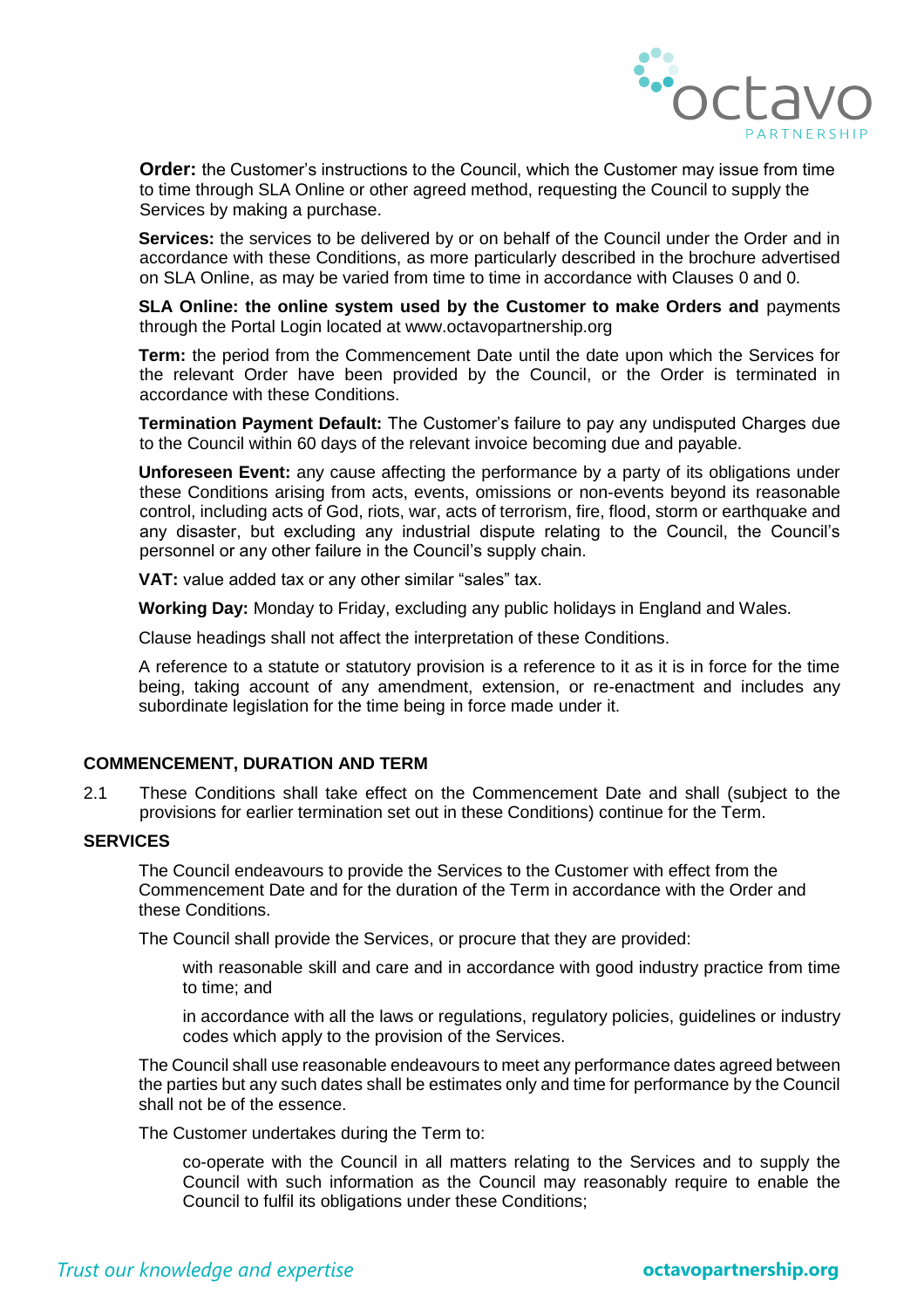

provide reasonable access to such premises, facilities and persons as the Council may reasonably require to provide the Services;

provide, in a timely manner, such information as the Council may reasonably require, and ensure that it is accurate in all material respects; and

If the Council's performance of its obligations under these Conditions is prevented or delayed by any act or omission of the Customer, its agents, subcontractors, consultants or employees, the Council shall:

not be liable for any costs, charges or losses sustained or incurred by the Customer that arise directly or indirectly from such prevention or delay.

be entitled to payment of the Charges despite any such prevention or delay; and

be entitled to recover any additional costs, charges or losses the Council sustains or incurs that arise directly or indirectly from such prevention or delay.

## **CHARGES AND PAYMENT**

In consideration of the provision of the Services by the Council in accordance with these Conditions and the Order, the Customer shall pay the Charges to the Council.

The Council shall be entitled to invoice the Customer for payment of the Charges (plus VAT if applicable) in advance immediately once the Order is placed or within a reasonable time of the Order being placed.

The Customer shall pay each invoice due and submitted to it by the Council within 30 days of the date of the invoice.

If the Customer fails to make any payment due to the Council under these Conditions by the due date for payment, then, without limiting the Council's remedies under Clause [0](#page-6-0) (Termination for Breach):

The Customer shall pay interest on any overdue Charges properly invoiced under these Conditions in accordance with the Late Payment of Commercial Debts (Interest) Act 1998;

the Council may suspend all Services until payment has been made in full.

All amounts due under these Conditions from the Customer to the Council shall be paid by the Customer in full without any set-off, counterclaim, deduction or withholding (other than any deduction or withholding of tax as required by law).

The Charges are stated exclusive of VAT, which shall be added at the prevailing rate as applicable and paid by the Customer following delivery of a valid VAT invoice.

## **CONSULTANCY SERVICES CANCELLATIONS**

Should the Customer wish to cancel or reschedule any consultancy appointment related to their Order of the Services they are required to notify the Council in writing by emailing Octavo.enquiries@croydon.gov.uk at least 2 weeks in advance. Cancellation will only take effect after notice in writing is received.

If cancellation takes place within 2 weeks of the agreed appointment date, then the following fees shall apply:

More than 2 weeks' notice: Full refund 1 to 2 weeks' notice: 50% refund Less than 1 weeks' notice: No refund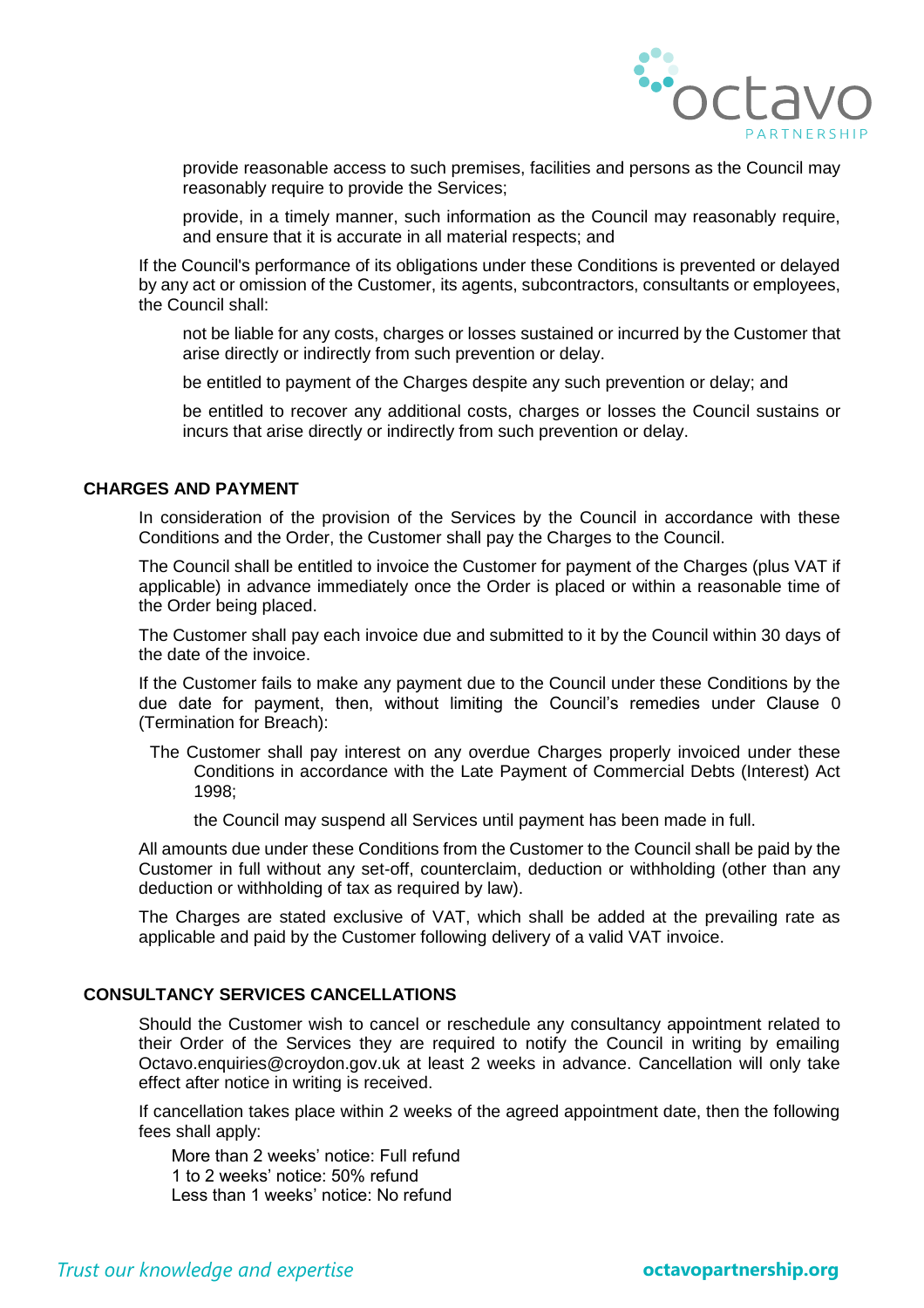

## **COURSE CANCELLATIONS**

Should the Customer wish to cancel a course booking related to their Order of the Services they are required to notify the Council in writing by emailing Octavo.enquiries@croydon.gov.uk Cancellation will only take effect after such notice is received.

Cancellation fee schedule for course bookings:

More than 2 weeks' notice: Full refund 1 to 2 weeks' notice: 50% refund Less than 1 weeks' notice: No refund Failure to attend: No refund

Cancellation fee schedule for on-site training:

- (a) More than 3 months' notice: Full refund
- (b) 1 to 3 months' notice: 50% refund
- (c) Less than 3 weeks' notice: No refund

Substitution of another delegate from the same school/organisation will be accepted where the original delegate is no longer able to attend, provided that notice is given in writing.

Minimum delegate numbers are required for some courses to run and this is assessed 2 weeks before the course date. A full refund will be made to those delegates that have booked on a course which is subsequently cancelled by the Council. Therefore, it is imperative that the Customer ensures their full booking process, including authorisation, is completed at least 2 weeks prior to the course date.

If a course has to be postponed or rescheduled due to sudden unforeseen circumstances, the Council will make every effort to contact the delegate concerned or the school/organisation. Therefore, Customers should ensure their details are kept up- to-date on SLA Online.

Where courses are cancelled by the Council, the Council will seek to reschedule in the first instance and bookings will be transferred accordingly. If an alternative date cannot be accommodated or is unsuitable to the delegate, full refunds will be issued.

The Council reserves the right to ask any delegate to leave a course as a result of disruptive or inappropriate behaviour, such a decision being at the sole discretion of the course leader. In such circumstance the Council will not offer any alternative dates or refunds.

## <span id="page-3-0"></span>**CHANGES**

In exceptional circumstances the Council may need to vary the Services and will advise the Customer of:

the likely timescale to implement the change;

any necessary variations to the Charges arising from the change; and

any other impact of the change on these Conditions.

Unless both parties consent to a proposed change, there shall be no change to these Conditions.

If both parties consent to a proposed change, the change shall be made, only after agreement of the necessary variations to the Charges, the Services and any other relevant terms of these Conditions to take account of the change that has been reached and those changes have been recorded in writing.

If the Council requests a change to the scope or execution of the Services, in order to comply with any applicable safety or statutory requirements, and such changes do not materially affect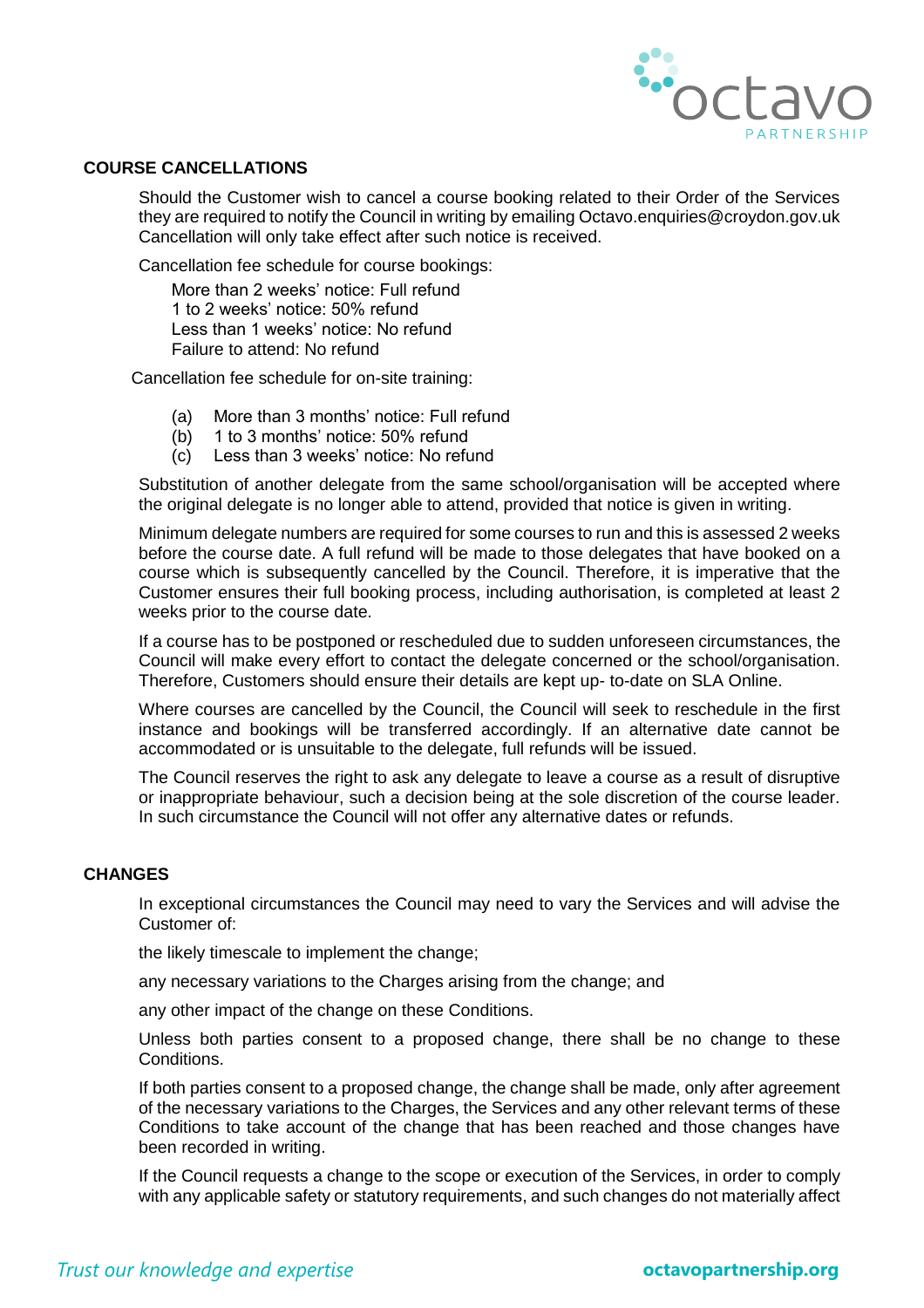

the nature, scope of, or charges for the Services, the Customer shall not unreasonably withhold or delay consent to it.

### **COUNCIL PERSONNEL**

It is not intended that this agreement or any consequential arrangements between the Council and the Customer will create or necessitate any employment by the Customer.

The Customer will not offer employment to any person on any terms without the express consent in writing of the Council.

At all times, the Council shall ensure that each of the Council's personnel is suitably qualified, adequately trained and capable of providing the applicable Services in respect of which they are engaged.

## **DISPUTE RESOLUTION**

Concerns relating to the Services should be raised in writing in the first instance with the relevant Service Manager in the Council or by contacting Octavo.enquiries@croydon.gov.uk

If the Customer's concern is not resolved within 10 working days, it shall be escalated to Head of Education Commissioning at the Council for resolution.

#### <span id="page-4-1"></span>**LIABILITY AND INSURANCE**

Subject to Clause [0,](#page-4-0) neither party shall be liable to the other party (as far as permitted by law) for indirect special or consequential loss or damage in connection with these Conditions which shall include, without limitation, any loss of or damage to profit, revenue, contracts, anticipated savings, goodwill or business opportunities whether direct or indirect.

Subject to [Clause 1](http://uk.practicallaw.com/6-203-1252?q=supply+of+services#a986666)0.5, the Council shall not be liable to the Customer, whether in contract, tort (including negligence), for breach of statutory duty, or otherwise, arising under or in connection with these Conditions for loss of profits; loss of sales or business; loss of agreements or contracts; loss of anticipated savings; loss of or damage to goodwill; and/or loss of use or corruption of software, data or information.

Subject to Clause 10.5, the Council's total liability to the Customer, whether in contract, tort (including negligence), for breach of statutory duty, or otherwise, arising under or in connection with these Conditions shall be limited to one hundred per cent (100%) of the average annual Charges (calculated by reference to the Charges in successive 12 month periods from the date of the Order) paid by the Customer under these Conditions.

Each party shall at all times take all reasonable steps to minimise and mitigate any loss or damage for which the relevant party is entitled to bring a claim against the other party pursuant to these Conditions.

<span id="page-4-0"></span>Notwithstanding any other provision of these Conditions neither party limits or excludes its liability for fraud or fraudulent misrepresentation; death or personal injury caused by its negligence; breach of any obligation as to title implied by statute; or any other act or omission, liability for which may not be limited under any applicable law.

The terms implied by sections 3, 4 and 5 of the Supply of Goods and Services Act 1982 are, to the fullest extent permitted by law, excluded from this Contract.

The Council shall maintain insurance coverage during the Term with a reputable insurer at levels which the Council considers appropriate for the Services and commensurate with a business of the Council's size and risk profile.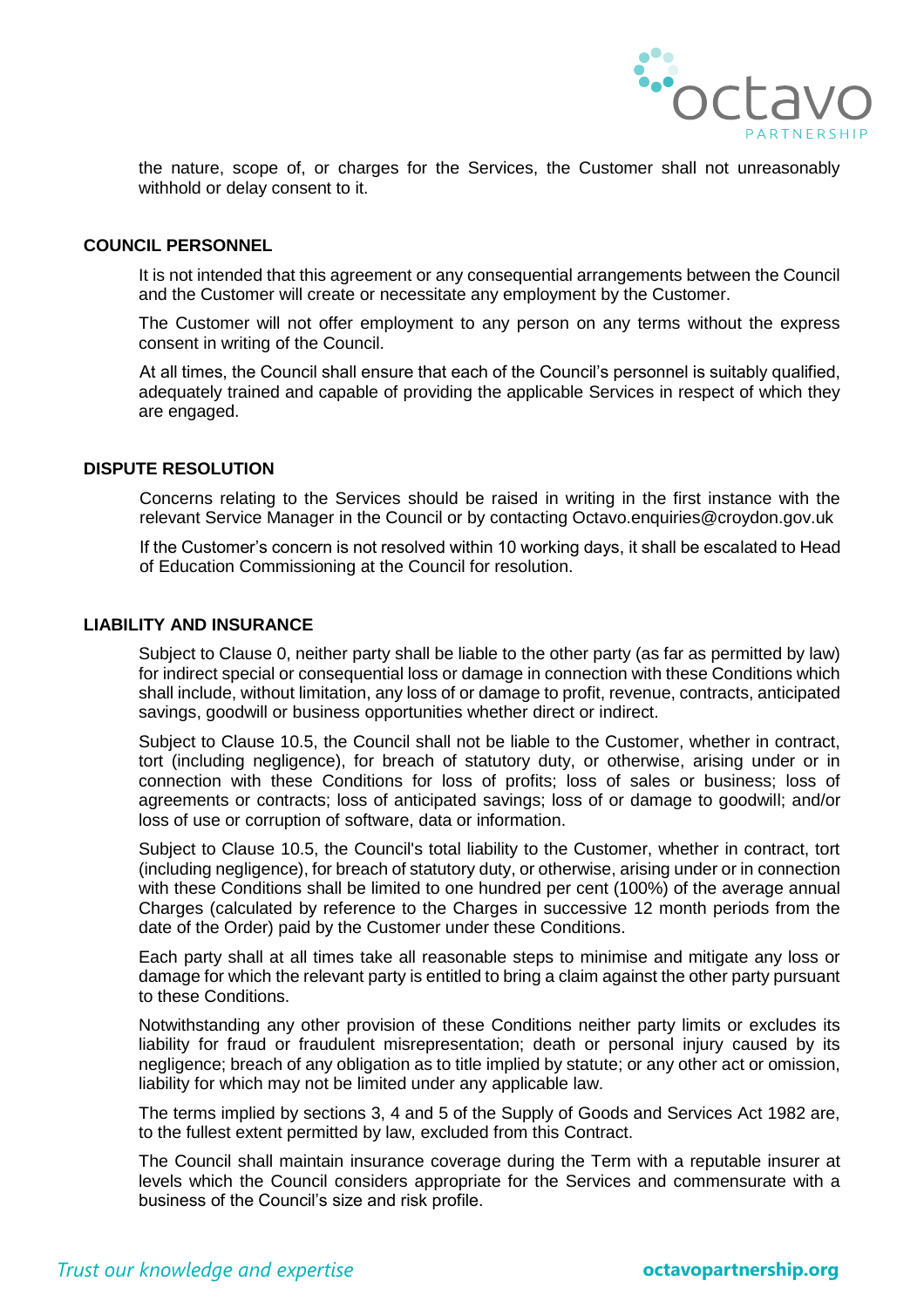

# <span id="page-5-2"></span>**DATA AND CONFIDENTIALITY**

Both parties acknowledge that the other is (or may be) subject to the requirements of the Freedom of Information Act 2000 and the Environmental Information Regulations 2004 (SI 2004/3391) and shall assist and co-operate with the Council to enable the Council to comply with these information disclosure requirements.

Where the Council, pursuant to these Conditions and the Order, processes **Personal Data** (which shall have the meaning given in the Data Protection Laws) on behalf of the Customer, both parties acknowledge that the Customer is the **Data Controller** (which shall have the meaning given in the Data Protection Laws) and the owner of such Personal Data, and that the Council is the **Data Processor** (which shall have the meaning given in the Data Protection Laws).

Both parties warrant that they have complied, and shall continue to comply, with the requirements of the applicable Data Protection Laws relevant to the exercise of their rights or the performance of their obligations under these Conditions.

In respect of any Personal Data to be processed by the Data Processor pursuant to these Conditions and the Order for which the Customer is Data Controller, the Data Processor shall process that Personal Data on behalf of the Customer in accordance with the Customer's instructions for the purpose of performing its obligations under these Conditions and in accordance with relevant privacy notices and for no other purpose save to the limited extent required by law.

The parties shall keep confidential all information relating to the Services, Order and these Conditions unless otherwise agreed in writing with the exception of confidential information required to be disclosed by law, by any governmental or other regulatory authority, or by a court or other authority of competent jurisdiction provided that, to the extent it is legally permitted to do so, it gives the other party as much notice of this disclosure as possible.

Each party shall not: (a) make any press announcements or publicise the Order and these Conditions or their contents in any way; or (b) use the other party's name or brand in any promotion or marketing or announcement of orders, without that party's prior written consent.

## **INTELLECTUAL PROPERTY**

Subject to Clauses [0](#page-5-0) and [0,](#page-5-1) all Intellectual Property rights in any material supplied by either party to the other will remain the property of the supplying party.

<span id="page-5-0"></span>On the Customer's written request to the Council, the Council shall grant the Customer, or shall procure the direct grant to the Customer of, a fully paid-up, worldwide, non-exclusive, royalty-free, licence to copy its Intellectual Property for the purpose of receiving and using the Services in the Customer's business during the Term.

<span id="page-5-1"></span>The Customer grants the Council a fully paid-up, worldwide, non-exclusive, royalty-free, nontransferable licence to copy its Intellectual Property for the Term for the purpose of providing the Services to the Customer in accordance with these Conditions.

## **NON-SOLICITATION**

In order to protect the legitimate business interests of the Council, the Customer shall not, for the Term and for a period of 6 months thereafter, (except with the prior written consent of the Council) directly or indirectly solicit or entice away (or attempt to solicit or entice away) from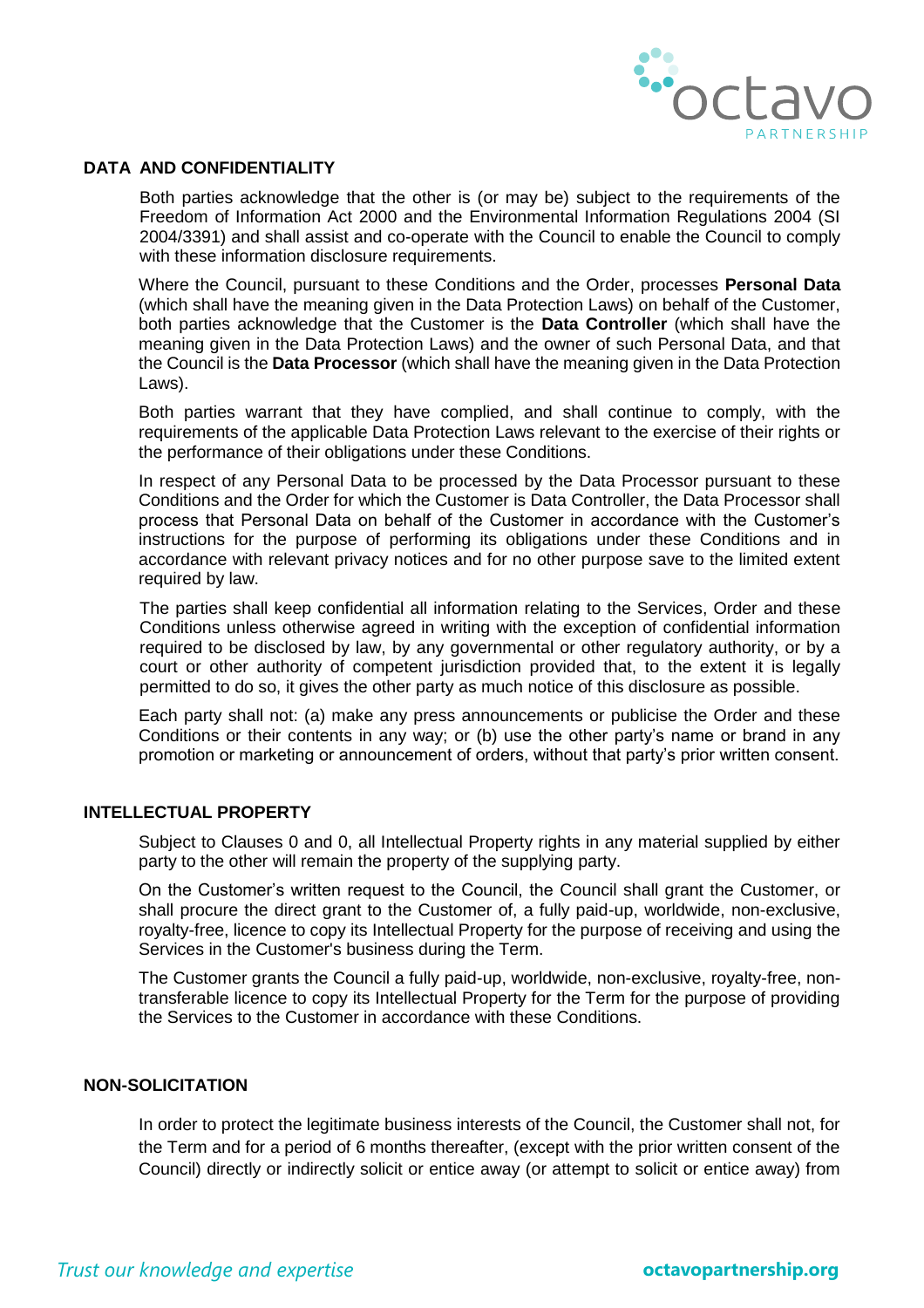

the employment of the Council any employee, worker, consultant, associate or other person involved in the delivery of any of the Services under these Conditions.

The Customer shall not solicit similar Services, as it has in the past received from the Council, from an employee of the Council via a private arrangement with that employee.

If the Customer breaches clauses 13.1 or 13.2 above, it shall, without prejudice to any other rights or remedies of the Council, on demand, pay to the Council a sum equal to either three months' basic salary payable by the Council to that employee, or three months' Charges for the Services in the case of a consultant or associate, plus in addition, the recruitment costs incurred by the Council in replacing such person.

To help the Council safeguard its Intellectual Property, Customers should inform the Council immediately, should they be approached by former Council employees to provide Services which the Council provides.

# <span id="page-6-1"></span><span id="page-6-0"></span>**TERMINATION**

Either party may terminate these Conditions in whole or in part with immediate effect by the service of written notice on the other party if the other party is in breach of any material obligation under these Conditions provided that, if the breach is capable of remedy, the party not in breach may only terminate these Conditions under this clause [0](#page-6-1) if the breaching party has failed to remedy such breach within 30 days of receipt of notice from non-breaching party to do so.

The Council may terminate these Conditions in whole or in part with immediate effect by the service of written notice on the Customer in the following circumstances:

in the event that the Customer commits a Termination Payment Default by giving 30 days' written notice to the Customer. If the Customer remedies the Termination Payment Default in the 30 day notice period, the Council's notice to terminate this Contract shall be deemed to have been withdrawn;

if a resolution is passed or an order is made for the winding up of the Customer (otherwise than for the purpose of solvent amalgamation or reconstruction) or the Customer becomes subject to an administration order or a receiver or administrative receiver is appointed over or an encumbrancer takes possession of any of the Customers' property or equipment;

if the Customer ceases or threatens to cease to carry on business in the United Kingdom; and/or

if there is a change of control (within the meaning of section 1124 of the Corporation Tax Act 2010) of the Customer.

Where the Term is expected to be less than 12 months, either party may terminate these Conditions at any time by giving a minimum of one month's written notice to the other party.

Where the Term is expected to be 12 months or more, either party may terminate these Conditions at any time by giving three months' written notice to the other party.

Neither party shall be liable to the other for any delay or failure in performing its obligations under these Conditions to the extent that such delay or failure is caused by an event or circumstance that is beyond the reasonable control of that party, and which by its nature could not have been foreseen by such party or, if it could have been foreseen, was unavoidable, provided that the parties shall use all reasonable endeavours to cure any such events or circumstances and resume performance under these Conditions. If any events or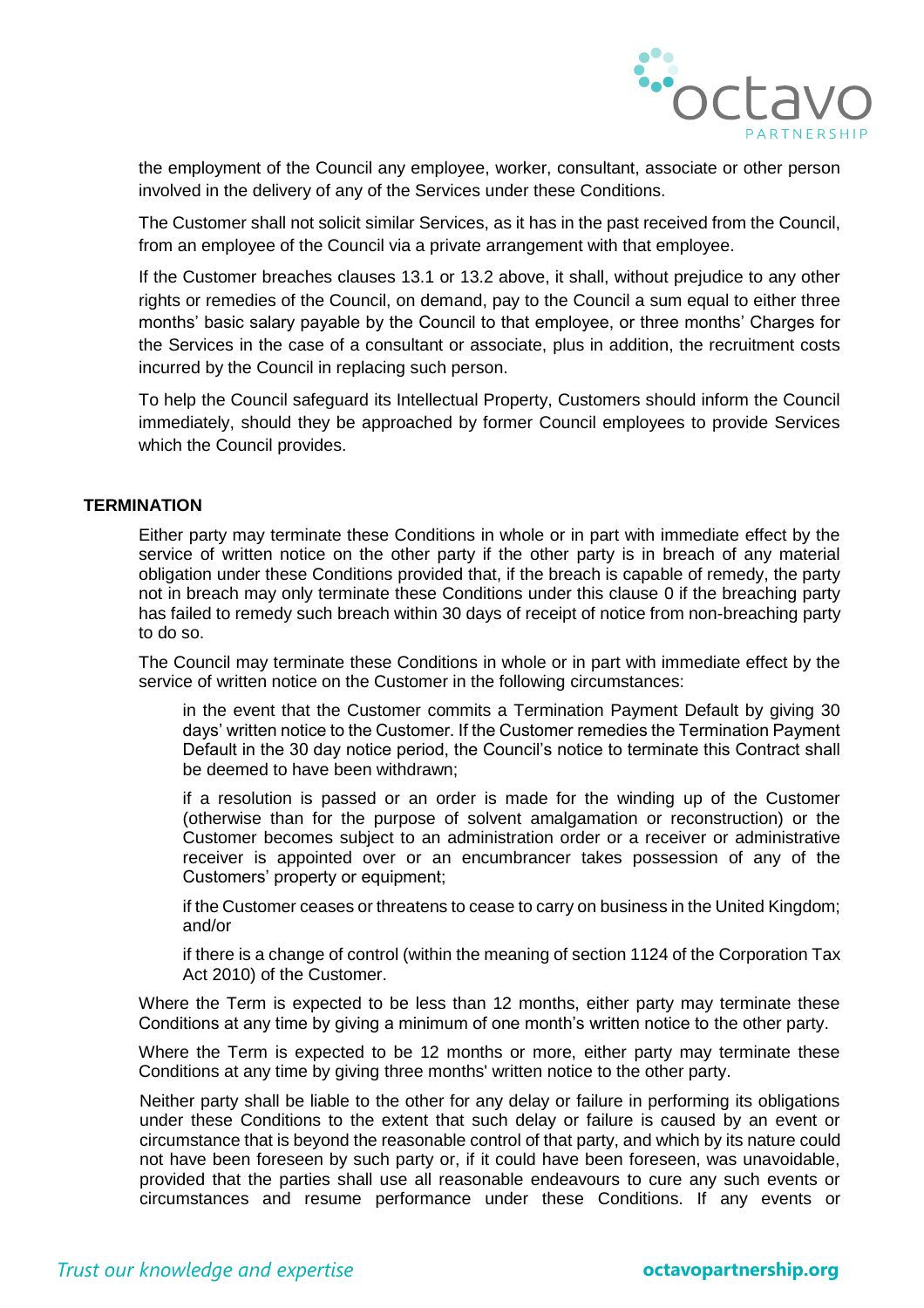

circumstances prevent the Council from carrying out its obligations under these Conditions for a continuous period of more than 40 Working Days, either party may terminate this Contract immediately by giving written notice to the other.

## <span id="page-7-1"></span>**CONSEQUENCES OF TERMINATION**

On termination of these Conditions, each party shall procure that all data and other material belonging to the other party (and all media of any nature containing information and data belonging to the other party), shall be delivered to the other party.

On termination of these Conditions for any reason, the Customer shall immediately pay to the Council all of the Council's outstanding unpaid invoices and interest and, in respect of Services supplied but for which no invoice has been submitted, the Council may submit an invoice, which shall be payable immediately on receipt.

The provisions of Clause 1.1 (Definitions), Clause [0](#page-4-1) (Liability), Clause [0](#page-5-2) (Data and Confidentiality), Clause [0](#page-6-0) (Termination) and this Clause [0](#page-7-1) (Consequences of Termination) shall survive termination or expiry of these Conditions.

## <span id="page-7-0"></span>**GENERAL**

Subject to the Clause [0](#page-3-0) (Changes), no variation of this Contract shall be effective unless it is in writing and signed by the parties.

No forbearance or delay by either party in enforcing its respective rights will prejudice or restrict the rights of that party, and no waiver of any such rights or of any breach of any contractual terms will be deemed to be a waiver of any other right or of any later breach.

Subject to the specific limitations set out in these Conditions, no remedy conferred by any provision of these Conditions is intended to be exclusive of any other remedy except as expressly provided for in these Conditions and each and every remedy shall be cumulative and shall be in addition to every other remedy given under these Conditions or existing at law or in equity by statute or otherwise.

If any of the provisions of these Conditions is judged to be illegal or unenforceable, the continuation in full force and effect of the remainder of them will not be prejudiced.

Nothing in these Conditions shall be construed as constituting a partnership between the parties or as constituting either party as the agent of the other for any purpose whatsoever except as specified by the terms of these Conditions.

Neither party shall be entitled to assign, novate or otherwise dispose of any or all of its rights and obligations under this Contract without the prior written consent of the other party, not to be unreasonably withheld or delayed.

No term of these Conditions is intended to confer a benefit on, or to be enforceable by, any person who is not a party to these Conditions (other than a successor to or a permitted assignee of a party to these Conditions).

Notices shall be in writing, and shall be sent to the other party marked for the attention of the person at the address set out for such party in these Conditions. Notices may be sent by firstclass mail. Correctly addressed notices sent by first-class mail shall be deemed to have been delivered 72 hours after posting.

These Conditions, the Order and the documents referred to in it contain the whole agreement between the parties relating to the subject matter of these Conditions and supersede all prior agreements, arrangements and understandings between the parties relating to that subject matter.